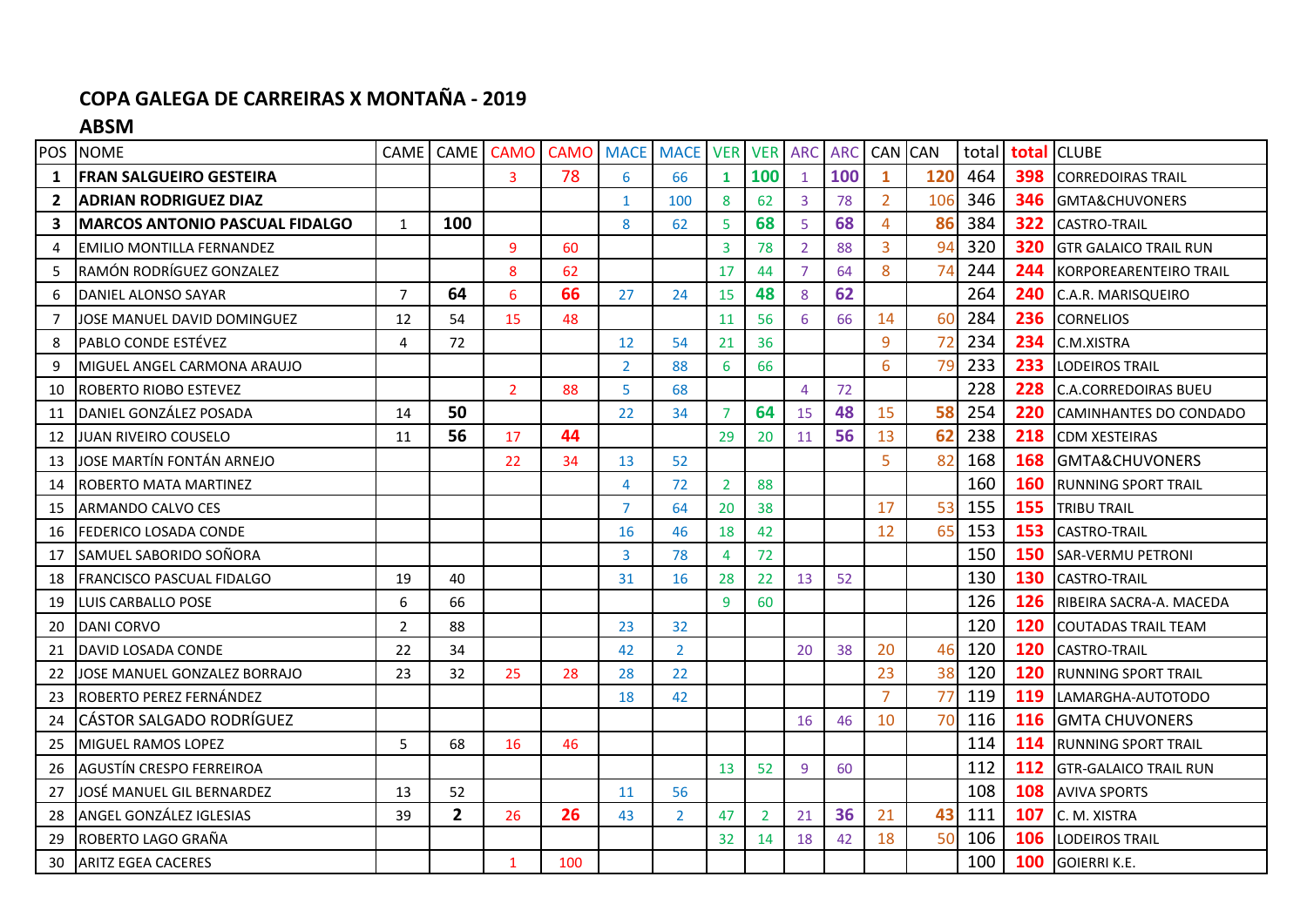| 31 | ALBERTO FERNANDEZ LÓPEZ             |    |    | 10             | 58 | 20 | 38             |    |                |    |    |    |    | 96 | 96 | A.D. SIR LUGO                |
|----|-------------------------------------|----|----|----------------|----|----|----------------|----|----------------|----|----|----|----|----|----|------------------------------|
| 32 | DANIEL FERNÁNDEZ PEREIRAS           |    |    |                |    |    |                | 22 | 34             | 10 | 58 |    |    | 92 | 92 | <b>GTR GALAICO TRAIL RUN</b> |
| 33 | IVÁN PIMENTEL GIRÁLDEZ              |    |    |                |    | 9  | 60             | 23 | 32             |    |    |    |    | 92 | 92 | <b>CORNELIOS</b>             |
| 34 | MIGUEL PORTAL LOSADA                | 16 | 46 | 19             | 40 |    |                |    |                |    |    |    |    | 86 | 86 | A.M.E BESTARRUZA             |
| 35 | ESTIVEL MARTÍNEZ MEDINA             |    |    | 20             | 38 |    |                | 16 | 46             |    |    |    |    | 84 | 84 | #OBJETIVOTRAIL               |
| 36 | <b>DIEGO MIGUEZ ALVAREZ</b>         |    |    | 21             | 36 | 17 | 44             |    |                |    |    |    |    | 80 | 80 | CAZAFANTASMAS TEAM           |
| 37 | <b>ANGEL ALVAREZ PEREZ</b>          |    |    |                |    | 15 | 48             | 24 | 30             |    |    |    |    | 78 | 78 | <b>CORNELIOS</b>             |
| 38 | RAMÓN PICOS REY                     | 3  | 78 |                |    |    |                |    |                |    |    |    |    | 78 | 78 | <b>TRIBU TRAIL</b>           |
| 39 | JAVIER FERNÁNDEZ GÓMEZ              | 30 | 18 |                |    |    |                |    |                | 22 | 34 | 29 | 24 | 76 | 76 | <b>CASTRO-TRAIL</b>          |
| 40 | JAVIER RODRIGUEZ IGLESIAS           |    |    |                |    | 51 | 2 <sup>1</sup> | 38 | $\overline{2}$ | 24 | 30 | 22 | 41 | 75 | 75 | PEROXA RUNNING               |
| 41 | JOSE ANGEL DÍAZ BAUTISTA            |    |    | $\overline{4}$ | 72 |    |                |    |                |    |    |    |    | 72 | 72 | <b>BRUTANZOS TEAM</b>        |
| 42 | <b>ISIDRO MASEDA VARELA</b>         |    |    | 5              | 68 |    |                |    |                |    |    |    |    | 68 | 68 | ESCOLAS DE LOURENZÁ          |
| 43 | JOSÉ MANUEL GONZÁLEZ SANTAMARÍA     |    |    |                |    |    |                |    |                |    |    | 11 | 67 | 67 | 67 | S D BARBANTIA RODA           |
| 44 | <b>JOSE MANUEL FERNANDEZ GARCIA</b> |    |    | $\overline{7}$ | 64 |    |                |    |                |    |    |    |    | 64 | 64 | <b>CDM VÉRTICE</b>           |
| 45 | JUAN FRANCISCO ELOSUA CAPELLAN      | 8  | 62 |                |    |    |                |    |                |    |    |    |    | 62 | 62 | <b>TRIBU TRAIL</b>           |
| 46 | ADOLFO GARRIDO FERNANDEZ            | 9  | 60 |                |    |    |                |    |                |    |    |    |    | 60 | 60 | <b>RUNNING SPORT TRAIL</b>   |
| 47 | DANIEL PAZ PARDO                    |    |    |                |    |    |                | 10 | 58             |    |    |    |    | 58 | 58 | <b>TRIBU TRAIL</b>           |
| 48 | JUANJESUS BARRAL VARELA             | 10 | 58 |                |    |    |                |    |                |    |    |    |    | 58 | 58 | <b>TRIBU TRAIL</b>           |
| 49 | <b>MARCOS FERNANDEZ GONZALEZ</b>    |    |    |                |    | 10 | 58             |    |                |    |    |    |    | 58 | 58 | <b>GTR GALAICO TRAIL RUN</b> |
| 50 | <b>ANTONIO ABUIN FERNANDEZ</b>      |    |    | 11             | 56 |    |                |    |                |    |    |    |    | 56 | 56 | <b>CLUB MONTEPENARUBIA</b>   |
| 51 | CHEMA QUINTIÁN AGRAFOJO             |    |    |                |    |    |                |    |                |    |    | 16 | 55 | 55 | 55 | <b>CDM VÉRTICE</b>           |
| 52 | <b>MANUEL SOTO LOPEZ</b>            | 27 | 24 |                |    | 38 | $\overline{2}$ |    |                |    |    | 27 | 29 | 55 | 55 | <b>GMTA</b>                  |
| 53 | DIEGO PAZ SOBREIRA                  |    |    |                |    |    |                |    |                | 12 | 54 |    |    | 54 | 54 | ATLETISMO PORRIÑO            |
| 54 | RAMÓN VARELA CASTELO                |    |    | 12             | 54 |    |                |    |                |    |    |    |    | 54 | 54 |                              |
| 55 | <b>VICTOR MANEIRO FREIRE</b>        |    |    |                |    |    |                | 12 | 54             |    |    |    |    | 54 | 54 | <b>TRIBU TRAIL</b>           |
| 56 | JESÚS ENRIQUE REY SOUTO             | 28 | 22 |                |    |    |                |    |                |    |    | 26 | 31 | 53 | 53 | <b>GMTA&amp;CHUVONERS</b>    |
| 57 | ALVARO IGLESIAS LOPEZ               |    |    | 13             | 52 |    |                |    |                |    |    |    |    | 52 | 52 | AD JARNACHAS                 |
| 58 | EMILIO JOSÉ PEREIRA GUTIÉRREZ       | 25 | 28 |                |    |    |                | 27 | 24             |    |    |    |    | 52 | 52 | <b>TRIBU TRAIL</b>           |
| 59 | ANXO MANUEL FERNÁNDEZ SABORIDO      |    |    |                |    |    |                |    |                | 14 | 50 |    |    | 50 | 50 | <b>OBJETIVO TRAIL</b>        |
| 60 | DAMIAN ALVAREZ GUTIERREZ            | 31 | 16 |                |    | 40 | $\overline{2}$ | 34 | 10             |    |    | 30 | 22 | 50 | 50 | <b>CASTRO-TRAIL</b>          |
| 61 | ÓSCAR SÁNCHEZ CANOSA                |    |    |                |    | 14 | 50             |    |                |    |    |    |    | 50 | 50 | <b>RUNNING SPORT TRAIL</b>   |
| 62 | ROBERTO SANTOS NÚÑEZ                |    |    | 14             | 50 |    |                |    |                |    |    |    |    | 50 | 50 | <b>C.A.CORREDOIRAS BUEU</b>  |
| 63 | <b>TONO ABAL</b>                    |    |    |                |    |    |                | 14 | 50             |    |    |    |    | 50 | 50 | <b>CDM XESTEIRAS</b>         |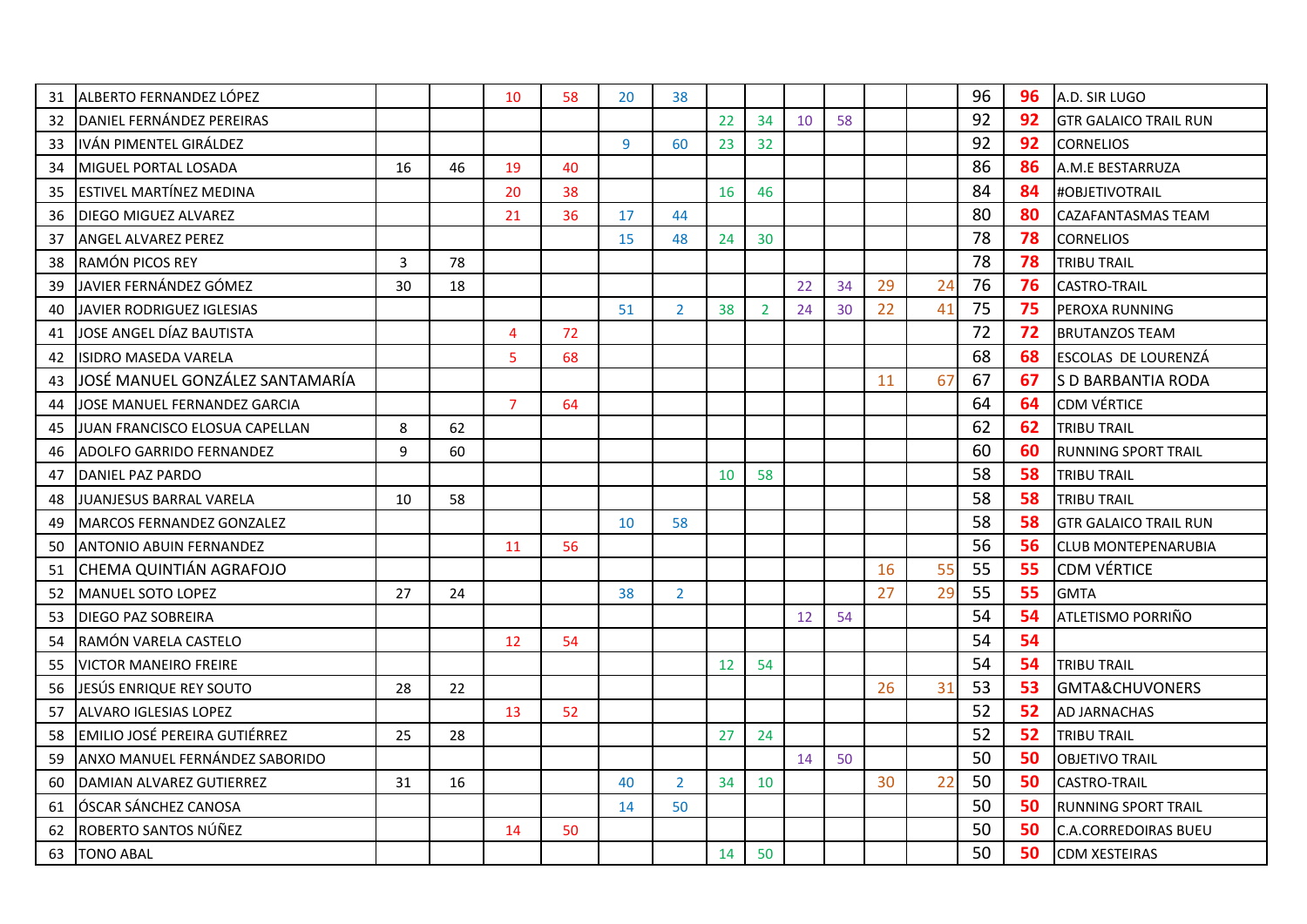| 64 | DIEGO MOLDES FERNANDEZ          |    |    |    |    |    |                |    |                |    |    | 19 | 48 | 48 | 48 | <b>RIO MIÑO RUNNING</b>       |
|----|---------------------------------|----|----|----|----|----|----------------|----|----------------|----|----|----|----|----|----|-------------------------------|
| 65 | SEBASTIÁN REBOREDA LORENZO      | 15 | 48 |    |    |    |                |    |                |    |    |    |    | 48 | 48 | CAMINHANTES DO CONDADO        |
| 66 | GERARDO ANLLO RIVERA            | 18 | 42 |    |    |    |                | 47 | $\overline{2}$ |    |    |    |    | 44 | 44 | <b>ACADE</b>                  |
| 67 | JOSÉ CARLOS GRAÑA ALONSO        |    |    |    |    |    |                |    |                | 17 | 44 |    |    | 44 | 44 | <b>LODEIROS TRAIL</b>         |
| 68 | RAFA DE JESUS DUARTE            | 17 | 44 |    |    |    |                |    |                |    |    |    |    | 44 | 44 | PIRATES DE LA MUNTANYA        |
| 69 | <b>VICTOR MANUEL TATO SOTO</b>  |    |    |    |    | 67 | $\overline{2}$ |    |                | 27 | 24 | 32 | 17 | 43 | 43 | <b>KORPOREARENTEIRO TRAIL</b> |
| 70 | <b>PABLO MIGUEZ LOPEZ</b>       |    |    | 18 | 42 |    |                |    |                |    |    |    |    | 42 | 42 | PEÑA CICLISTA LAR             |
| 71 | JESÚS PARDO JORGE               |    |    |    |    | 19 | 40             |    |                |    |    |    |    | 40 | 40 | <b>TRINORTH</b>               |
| 72 | PABLO ALVAR LÓPEZ               |    |    |    |    |    |                | 19 | 40             |    |    |    |    | 40 | 40 | INDEPENDIENTE                 |
| 73 | RAMON PEREIRA SALGUEIRO         |    |    |    |    | 64 | $\overline{2}$ | 36 | 6              | 23 | 32 |    |    | 40 | 40 | <b>OBJETIVO TRAIL</b>         |
| 74 | SANTI FERNÁNDEZ MARTÍNEZ        |    |    |    |    |    |                |    |                | 19 | 40 |    |    | 40 | 40 | CAZAFANTASMAS TEAM            |
| 75 | FERNANDO LAGO CASTRO            | 20 | 38 |    |    |    |                |    |                |    |    |    |    | 38 | 38 | <b>COUTADAS TRAIL TEAM</b>    |
| 76 | ARTURO DE PIÑEIRO REY           | 21 | 36 |    |    |    |                |    |                |    |    |    |    | 36 | 36 |                               |
| 77 | JAVIER JANEIRO CERDEIRA         |    |    |    |    | 21 | 36             |    |                |    |    |    |    | 36 | 36 | KÓRPOREARENTEIRO TRAIL        |
| 78 | JOSÉ CARLOS ÁLVAREZ FERNANDEZ   |    |    |    |    | 45 | $\overline{2}$ |    |                |    |    | 25 | 34 | 36 | 36 | <b>RUNNING SPORT TRAIL</b>    |
| 79 | JOSE MANUEL POUSA FERNANDEZ     |    |    |    |    |    |                |    |                |    |    | 24 | 36 | 36 | 36 | <b>RUNNING SPORT TRAIL</b>    |
| 80 | JOSÉ MANUEL ALONSO MARTÍNEZ     |    |    |    |    | 76 | $\overline{2}$ | 55 | $\overline{2}$ | 26 | 26 | 37 |    | 35 | 35 | KORPOREARENTEIROTRAIL         |
| 81 | DANIEL FERNANDEZ LOZANO         |    |    | 32 | 14 | 29 | 20             |    |                |    |    |    |    | 34 | 34 | <b>CASTRO TRAIL</b>           |
| 82 | FERNANDO MARTINEZ GUTIÉRREZ     |    |    | 23 | 32 |    |                |    |                |    |    |    |    | 32 | 32 |                               |
| 83 | ANTONIO AGULLO CANDA            |    |    | 24 | 30 |    |                |    |                |    |    |    |    | 30 | 30 | LA GRAMOLA GTR                |
| 84 | CARLOS MANUEL PERNAS PARAPAR    |    |    |    |    | 24 | 30             |    |                |    |    |    |    | 30 | 30 | PEÑA LAR TRAIL                |
| 85 | LUIS GONZALEZ MEJIDE            | 24 | 30 |    |    |    |                |    |                |    |    |    |    | 30 | 30 | <b>RUNNING SPORT TRAIL</b>    |
| 86 | JAVIER DIÉGUEZ FERNÁNDEZ        |    |    |    |    | 25 | 28             |    |                |    |    |    |    | 28 | 28 | <b>GTR GALAICO TRAIL RUN</b>  |
| 87 | JOSE ANTONIO MARQUE RUIBAL      |    |    |    |    | 81 | $\overline{2}$ | 26 | 26             |    |    |    |    | 28 | 28 | <b>CDM VÉRTICE</b>            |
| 88 | JOSE MIGUEL MERINO ENCINAS      |    |    |    |    | 84 | $\overline{2}$ |    |                | 31 | 16 | 35 | 10 | 28 | 28 | C. M. XISTRA                  |
| 89 | <b>MARIO ROUCO REY</b>          | 33 | 12 | 35 | 8  |    |                | 35 | 8              |    |    |    |    | 28 | 28 | C.M.CAXADO                    |
| 90 | PABLO SIO OTERO                 |    |    |    |    |    |                |    |                | 25 | 28 |    |    | 28 | 28 | CAZAFANTASMAS TEAM            |
| 91 | <b>VICTOR COUSILLAS DIEGUEZ</b> |    |    |    |    |    |                | 25 | 28             |    |    |    |    | 28 | 28 | A.D. JARNACHAS                |
| 92 | <b>ADRIAN RIADIGOS VILLAR</b>   | 26 | 26 |    |    |    |                |    |                |    |    |    |    | 26 | 26 | <b>GTR GALAICO TRUN</b>       |
| 93 | IALEJANDRO MARTÍNEZ VARELA      |    |    |    |    | 26 | 26             |    |                |    |    |    |    | 26 | 26 | <b>AD JARNACHAS</b>           |
| 94 | SERGIO BERMEJA SANCHEZ          |    |    | 27 | 24 |    |                |    |                |    |    |    |    | 24 | 24 |                               |
| 95 | CÉSAR GONZÁLEZ GONZÁLEZ         |    |    |    |    | 34 | 10             | 33 | 12             |    |    |    |    | 22 | 22 | <b>RUNNING SPORT TRAIL</b>    |
| 96 | <b>ESTEBAN JUNCAL RODRIGUEZ</b> |    |    | 28 | 22 |    |                |    |                |    |    |    |    | 22 | 22 | <b>C.A.CORREDOIRAS BUEU</b>   |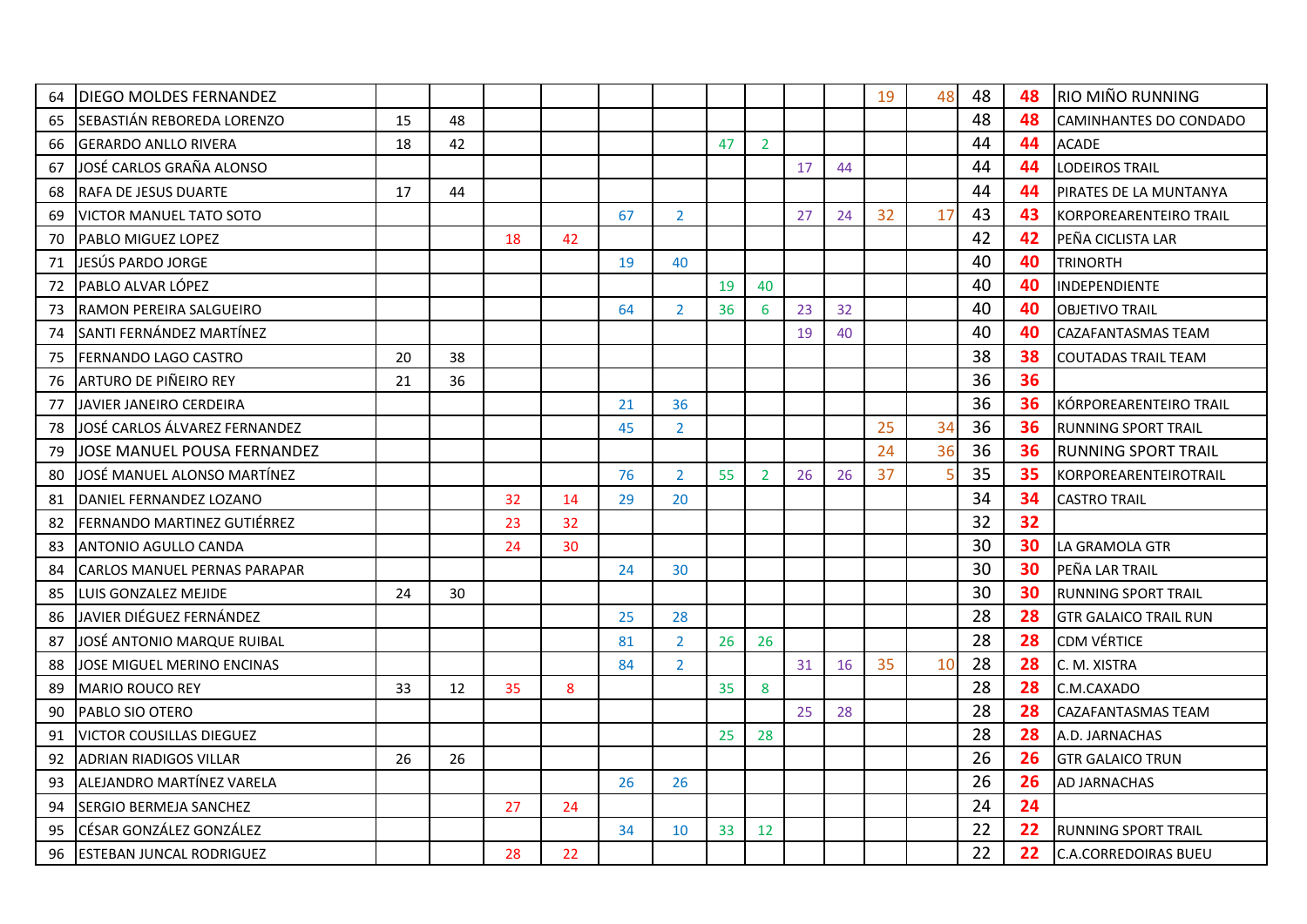| 97  | <b>GABRIEL LEDO FREIRIA</b>               |    |                |    |                |    |                |    |                | 28 | 22 |    |    | 22             | 22                      | CAZAFANTASMAS TEAM         |
|-----|-------------------------------------------|----|----------------|----|----------------|----|----------------|----|----------------|----|----|----|----|----------------|-------------------------|----------------------------|
| 98  | JESUS GÓMEZ FERNANDEZ                     |    |                | 29 | 20             |    |                |    |                |    |    |    |    | 20             | 20                      | <b>AVIVA SPORT CLUB</b>    |
| 99  | PABLO LOPEZ CALAZA                        | 29 | 20             |    |                |    |                |    |                |    |    |    |    | 20             | 20                      | A.M.E BESTARRUZA           |
| 100 | <b>RAMIRO ALVAREZ NORES</b>               |    |                |    |                |    |                |    |                | 29 | 20 |    |    | 20             | 20                      | C.A.R. MARISQUEIRO         |
| 101 | CARLOS QUIJADA APARICIO                   |    |                |    |                |    |                |    |                |    |    | 31 | 19 | 19             | 19                      | ZORTZIETAKOAK-GAIKAR       |
| 102 | <b>ADRIAN SOUSA DOMINGUEZ</b>             |    |                | 30 | 18             |    |                |    |                |    |    |    |    | 18             | 18                      |                            |
| 103 | <b>IALBERTO MARTINEZ RICO</b>             |    |                |    |                |    |                | 30 | 18             |    |    |    |    | 18             | 18                      | <b>CDM VÉRTICE</b>         |
| 104 | JULIO FERNÁNDEZ VILARCHAO                 |    |                |    |                | 30 | 18             |    |                |    |    |    |    | 18             | 18                      | <b>RUNNING SPORT TRAIL</b> |
| 105 | <b>RICARDO MONJE GARCIA</b>               |    |                |    |                |    |                |    |                | 30 | 18 |    |    | 18             | 18                      | CAMINHANTES DO CONDADO     |
| 106 | MARTÍN EIROA GÓMEZ                        |    |                | 31 | 16             |    |                |    |                |    |    |    |    | 16             | 16                      | PEÑA LAR VIVEIRO           |
| 107 | ROBERTO GÓMEZ BLANCO                      |    |                |    |                |    |                | 31 | 16             |    |    |    |    | 16             | 16                      | <b>ATLETISMO MACEDA</b>    |
| 108 | CRISTÓBAL GARCÍA GONZÁLEZ                 |    |                |    |                |    |                |    |                | 32 | 14 |    |    | 14             | 14                      | CAMINHANTES DO CONDADO     |
| 109 | DIEGO DOMINGUEZ CRESPO                    |    |                |    |                | 32 | 14             |    |                |    |    |    |    | 14             | 14                      |                            |
| 110 | FRANCISCO JAVIER RIVERA MARQUEZ           | 32 | 14             |    |                |    |                |    |                |    |    |    |    | 14             | 14                      | C M FERROL                 |
|     | 111 JORGE CANCIO FERNÁNDEZ                |    |                |    |                |    |                |    |                |    |    | 33 | 14 | 14             | 14                      | <b>TOXIZA</b>              |
| 112 | <b>FRANCISCO JAVIER GONZALEZ RODICIO</b>  |    |                |    |                | 33 | 12             |    |                |    |    |    |    | 12             | 12                      | <b>LODEIROS TRAIL</b>      |
| 113 | lJOSÉ ANTONIO RODRÍGUEZ BANDE             |    |                |    |                |    |                |    |                |    |    | 34 | 12 | 12             | 12                      | <b>RUNNING SPORT TRAIL</b> |
|     | 114 JOSE MANUEL PERNAS VAZQUEZ            |    |                | 33 | 12             |    |                |    |                |    |    |    |    | 12             | 12                      | PEÑA CICLISTA LAR          |
|     | 115 FELIPE LÓPEZ PÉREZ                    |    |                | 34 | 10             |    |                |    |                |    |    |    |    | 10             | 10                      | CLUB ATLETISMO SADA        |
|     | 116 YELCO VÁZQUEZ RODRÍGUEZ               | 34 | 10             |    |                |    |                |    |                |    |    |    |    | 10             | 10                      | <b>BOX 001 OURENSE</b>     |
| 117 | <b>CESAR MARTINEZ GONZALEZ</b>            | 37 | 4              |    |                | 62 | $\overline{2}$ | 54 | $\overline{2}$ |    |    |    |    | 8              | 8                       | C.A.R. MARISQUEIRO         |
| 118 | <b>LUIS COUTO ARNAIZ</b>                  | 36 | 6              | 40 | $\overline{2}$ |    |                |    |                |    |    |    |    | 8              | 8                       | C.M.CAXADO                 |
| 119 | MIGUEL RODRIGUEZ FERREIRO                 |    |                |    |                | 35 | 8              |    |                |    |    |    |    | 8              | 8                       | LAMARGHA-AUTOTODO          |
| 120 | PAKO KAMELA TRONCOSO                      |    |                |    |                | 37 | 4              | 37 | $\overline{4}$ |    |    |    |    | 8              | 8                       | CAMINHANTES DO CONDADO     |
| 121 | <b>TELMO RODRIGUEZ ALONSO</b>             | 35 | 8              |    |                |    |                |    |                |    |    |    |    | 8              | 8                       | <b>COUTADAS TRAIL TEAM</b> |
| 122 | <b>AGUSTIN RIVAS RIO</b>                  |    |                |    |                |    |                |    |                |    |    | 36 | 7  | $\overline{7}$ | $\overline{\mathbf{z}}$ | <b>CDM VÉRTICE</b>         |
| 123 | <b>I</b> LUIS CLODOMIRO MARTINEZ SILVEIRA |    |                | 36 | 6              |    |                |    |                |    |    |    |    | 6              | 6                       | <b>CDM VÉRTICE</b>         |
| 124 | ROBERTO SALGADO TAPIA                     |    |                | 37 | $\overline{4}$ | 49 | $\overline{2}$ |    |                |    |    |    |    | 6              | 6                       | <b>OBJETIVO TRAIL</b>      |
| 125 | SALADINO FERNÁNDEZ MONTERO                |    |                |    |                | 36 | 6              |    |                |    |    |    |    | 6              | 6                       | CAMINHATES DO CONDADO      |
|     | 126 ALFONSO JAVIER CASTRO SOUTO           |    |                |    |                | 71 | $\overline{2}$ | 50 | $\overline{2}$ |    |    |    |    | 4              | 4                       | GMTA&CHUVONERS             |
| 127 | <b>BORJA MARTINEZ RICO</b>                |    |                |    |                | 46 | $\overline{2}$ | 45 | $\overline{2}$ |    |    |    |    | 4              | 4                       | C.D.M. VÉRTICE             |
| 128 | <b>GABRIEL MUIÑO PIÑEIRO</b>              | 44 | $\overline{2}$ |    |                |    |                | 52 | $\overline{2}$ |    |    |    |    | 4              | 4                       | CAXADO                     |
|     | 129 JJAVIER NAVIA GARCIA                  |    |                |    |                | 54 | $\overline{2}$ | 42 | $\overline{2}$ |    |    |    |    | 4              | 4                       | <b>CAZAFANTASMAS TEAM</b>  |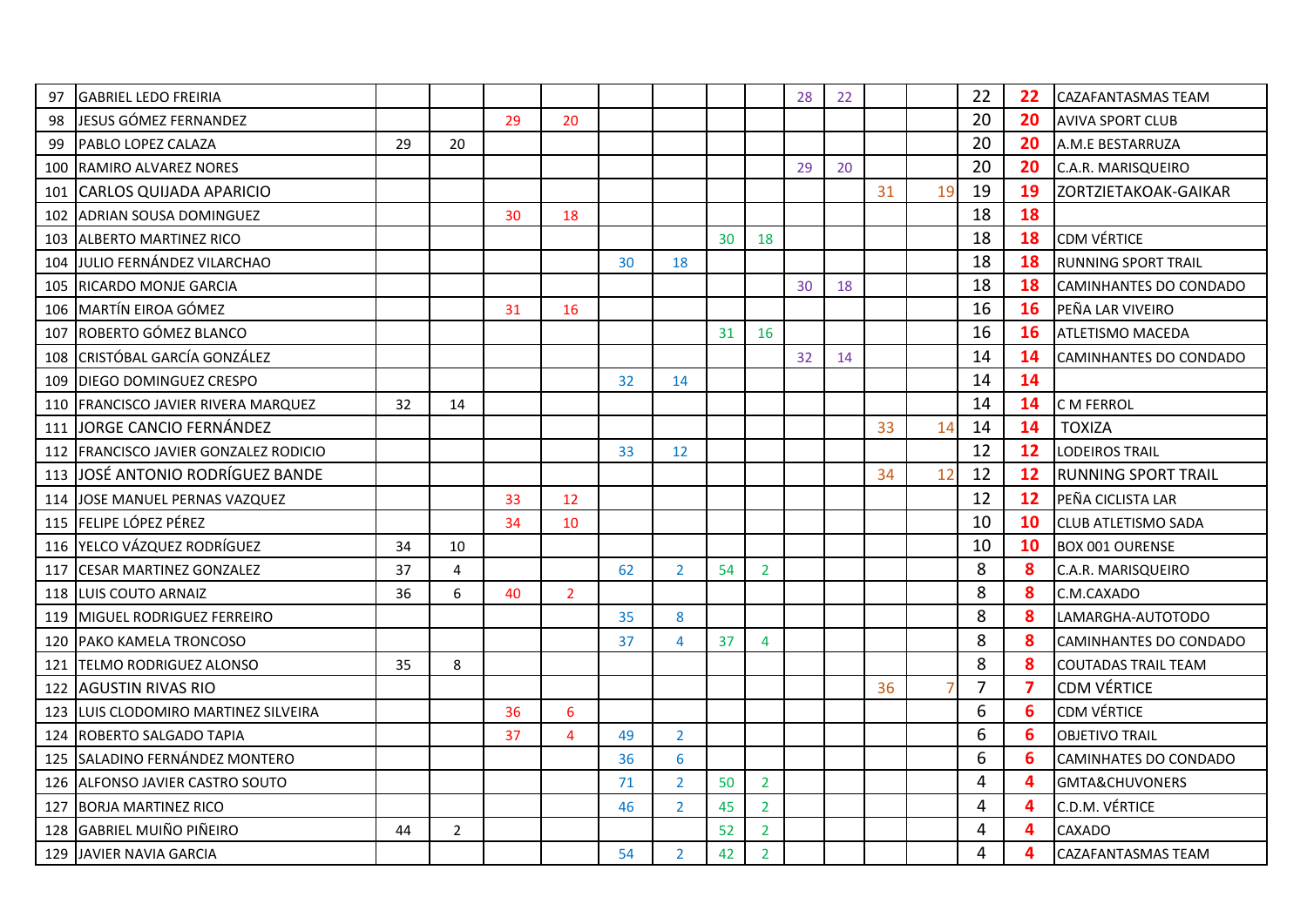| 130 | JORGE DOMINGUEZ CRESPO             |    |                |    |                | 58 | $\overline{2}$ | 53 | $\overline{2}$ |  |  | 4              | $\overline{4}$          |                                |
|-----|------------------------------------|----|----------------|----|----------------|----|----------------|----|----------------|--|--|----------------|-------------------------|--------------------------------|
| 131 | JOSE SALGUEIRO MATA                |    |                | 52 | $\overline{2}$ | 86 | $2^{\circ}$    |    |                |  |  | 4              | $\overline{4}$          | <b>CDM VÉRTICE</b>             |
|     | 132 JJUAN JOSE MILEGO FERNANDEZ    |    |                |    |                | 85 | $\overline{2}$ | 49 | $\overline{2}$ |  |  | 4              | $\overline{4}$          | C.A.R. MARISQUEIRO             |
|     | 133 LUIS RODRÍGUEZ NÚÑEZ           | 46 | 2              | 47 | $\overline{2}$ |    |                |    |                |  |  | 4              | $\overline{4}$          | <b>COUTADAS TRAIL TEAM</b>     |
| 134 | MIGUEL ANGEL PIO GONZALEZ          |    |                |    |                | 75 | $\overline{2}$ | 57 | $\overline{2}$ |  |  | 4              | 4                       | CAZAFANTASMAS TEAM             |
|     | 135 PEDRO CARO GUTIERREZ           | 42 | $\overline{2}$ | 48 | $\overline{2}$ |    |                |    |                |  |  | 4              | $\overline{\mathbf{4}}$ | C.M.CAXADO                     |
|     | 136 ADRIÁN PÉREZ VEIGA             |    |                | 42 | $\overline{2}$ |    |                |    |                |  |  | $\overline{2}$ | $\overline{2}$          | TOXIZA CLUBE DE MONTAÑA        |
| 137 | <b>AGUSTIN RUBEN BELLAS LOPEZ</b>  |    |                | 39 | $\overline{2}$ |    |                |    |                |  |  | $\overline{2}$ | $\overline{\mathbf{2}}$ | PEÑA LAR TRAIL                 |
|     | 138 ALANO PIÑON LOPEZ              |    |                | 51 | $\overline{2}$ |    |                |    |                |  |  | $\overline{2}$ | $\overline{2}$          | PEÑA CICLISTA LAR              |
|     | 139 ALVARO PEREZ BLANCO            |    |                |    |                | 69 | $\overline{2}$ |    |                |  |  | $\overline{2}$ | $\overline{2}$          | <b>CDM VÉRTICE</b>             |
|     | 140 ANGEL MEIRA DIEGUEZ            |    |                |    |                | 61 | $\overline{2}$ |    |                |  |  | $\overline{2}$ | $\overline{2}$          | <b>BOX001 OURENSE RUN</b>      |
| 141 | <b>ANTONIO LAGOS PEREIRO</b>       |    |                |    |                | 80 | $\overline{2}$ |    |                |  |  | $\overline{2}$ | $\overline{2}$          | <b>CDM VÉRTICE</b>             |
| 142 | BERNARDO VILLASENIN ALMUIÑA        |    |                |    |                | 72 | $\overline{2}$ |    |                |  |  | $\overline{2}$ | $\overline{2}$          |                                |
| 143 | <b>BORJA PASCUAL GEFAELL</b>       |    |                |    |                | 52 | 2 <sup>1</sup> |    |                |  |  | $\overline{2}$ | $\overline{2}$          | <b>RUNNING SPORT TRAIL</b>     |
| 144 | <b>BREOGAN LOPEZ BAPTISTA</b>      | 40 | $\overline{2}$ |    |                |    |                |    |                |  |  | $\overline{2}$ | $\overline{2}$          | S.M.ARTABROS                   |
| 145 | <b>CARLOS MARTINEZ CABALEIRO</b>   |    |                |    |                | 79 | $\overline{2}$ |    |                |  |  | $\overline{2}$ | $\overline{2}$          | C CAMINHANTES CONDADO          |
| 146 | <b>CARLOS MARTÍNEZ TABOADA</b>     |    |                |    |                | 82 | 2 <sup>1</sup> |    |                |  |  | $\overline{2}$ | $\overline{\mathbf{2}}$ | <b>RUNNING SPORT TRAIL</b>     |
| 147 | <b>ICLEMENTE FERRER TABARES</b>    |    |                |    |                | 73 | $\overline{2}$ |    |                |  |  | $\overline{2}$ | $\overline{\mathbf{2}}$ | CLUB PEÑA TREVINCA BARCO       |
|     | 148 DANIEL MARNOTES DOMÍNGUEZ      |    |                |    |                |    |                | 43 | $\overline{2}$ |  |  | $\overline{2}$ | $\overline{\mathbf{2}}$ | <b>G CUEVAS NOGUEIRA TRAIL</b> |
| 149 | DAVID OLIVEIRA RODRIGUEZ           |    |                |    |                | 44 | $\overline{2}$ |    |                |  |  | $\overline{2}$ | $\overline{\mathbf{2}}$ | CAZAFANTASMAS TEAM             |
| 150 | DAVID VÁZQUEZ GARCÍA               |    |                |    |                | 57 | $\overline{2}$ |    |                |  |  | $\overline{2}$ | $\overline{2}$          |                                |
|     | 151 IDIEGO ROJO GARRIDO            | 47 | $\overline{2}$ |    |                |    |                |    |                |  |  | $\overline{2}$ | $\overline{2}$          | <b>CDM VÉRTICE</b>             |
| 152 | ENRIQUE JOSE GARCIA RUBIRA         |    |                | 43 | $\overline{2}$ |    |                |    |                |  |  | $\overline{2}$ | $\overline{\mathbf{2}}$ | <b>RUNNING SPORT TRAIL</b>     |
| 153 | <b>FABIAN CAMPOS PEREZ</b>         |    |                |    |                | 41 | $\overline{2}$ |    |                |  |  | $\overline{2}$ | $\overline{2}$          | ULT                            |
| 154 | <b>FABIO CHAVES</b>                |    |                | 46 | $\overline{2}$ |    |                |    |                |  |  | $\overline{2}$ | $\overline{2}$          | LA CLÁSICA                     |
|     | 155 FERNANDO MÍLLARA ROLÁN         |    |                |    |                | 63 | $\overline{2}$ |    |                |  |  | $\overline{2}$ | $\overline{2}$          | C.A.R. MARISQUEIRO             |
|     | 156   FIDEL DAVILA SOUTO           |    |                |    |                |    |                | 41 | $\overline{2}$ |  |  | $\overline{2}$ | $\overline{\mathbf{2}}$ | <b>OBJETIVO TRAIL</b>          |
| 157 | <b>GILBERTO SUAREZ SUAREZ</b>      |    |                | 50 | $\overline{2}$ |    |                |    |                |  |  | $\overline{2}$ | $\overline{2}$          | TRI CUIDAD DE GIJÓN            |
| 158 | INDALECIO ANTONIO PEÑACOBA MAESTRE |    |                | 45 | $\overline{2}$ |    |                |    |                |  |  | $\overline{2}$ | $\overline{2}$          |                                |
| 159 | IÑAKI FERNÁNDEZ VALLE              |    |                |    |                | 55 | $\overline{2}$ |    |                |  |  | $\overline{2}$ | $\overline{2}$          | <b>GMTA&amp;CHUVONERS</b>      |
| 160 | JAVIER FERNANDEZ RODRIGUEZ         |    |                |    |                | 50 | $\overline{2}$ |    |                |  |  | $\overline{2}$ | $\overline{\mathbf{2}}$ | <b>G CUEVAS NOGUEIRA TRAIL</b> |
| 161 | JESUS ENRIQUE REY SOUTO            |    |                |    |                | 48 | $\overline{2}$ |    |                |  |  | $\overline{2}$ | $\overline{2}$          | GMTA&CHUVONERS                 |
|     | 162 JOSE ALVAREZ DUARTE            |    |                |    |                | 77 | $\overline{2}$ |    |                |  |  | $\overline{2}$ | $\overline{\mathbf{2}}$ | <b>OBJETIVO TRAIL</b>          |